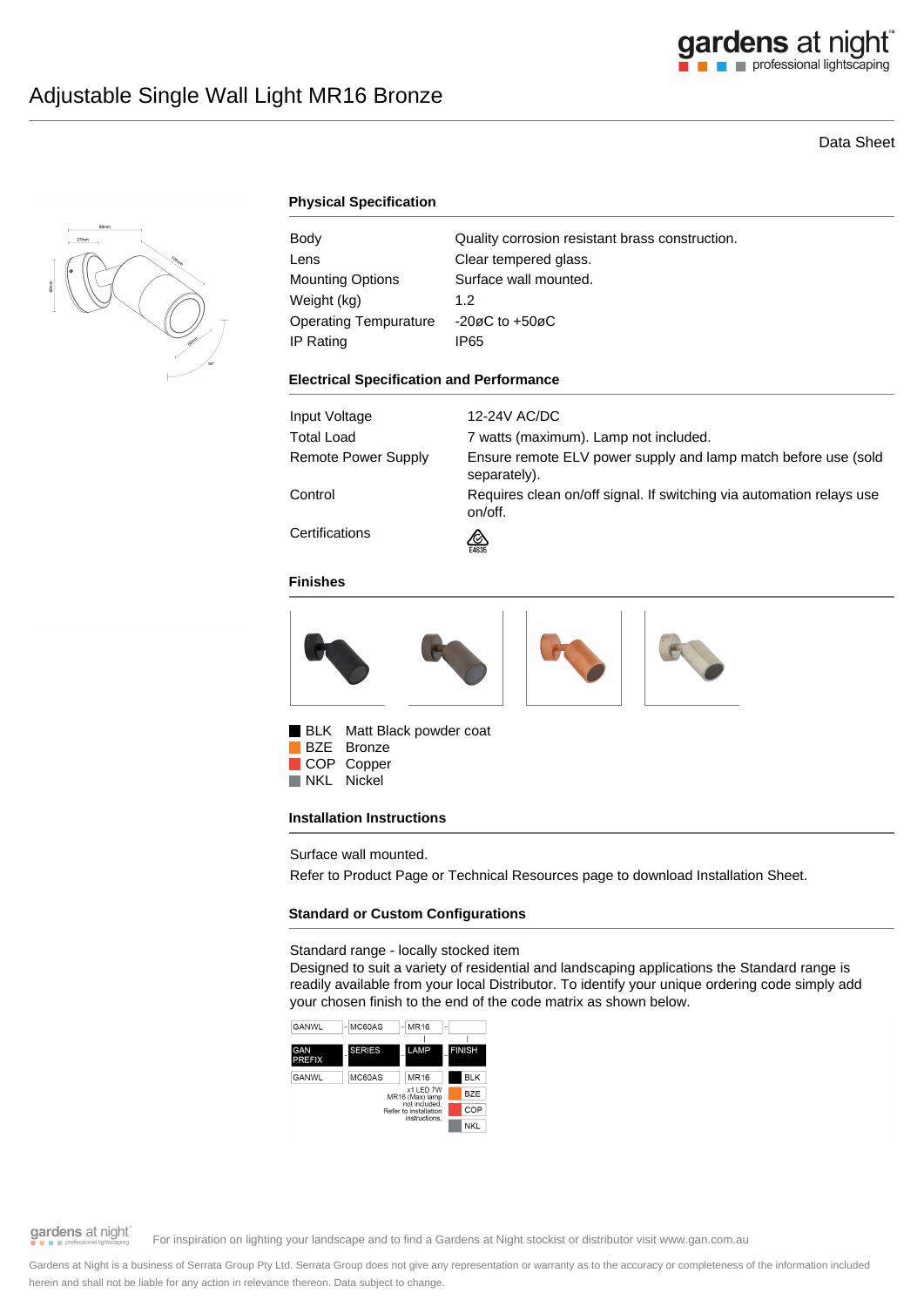Data Sheet



## **Warranty**

5 years (fitting only).

Refer to Technical Resources page to download Warranty Statement.

## **Wiring Guide**

Refer to Techncial Resources page to download Wiring Diagram/s.

## **Accessories**

Associated accessories sold separately. Refer to Accessories.





LED MR16 6W WARM WHITE



gardens at night

For inspiration on lighting your landscape and to find a Gardens at Night stockist or distributor visit www.gan.com.au

Gardens at Night is a business of Serrata Group Pty Ltd. Serrata Group does not give any representation or warranty as to the accuracy or completeness of the information included herein and shall not be liable for any action in relevance thereon. Data subject to change.